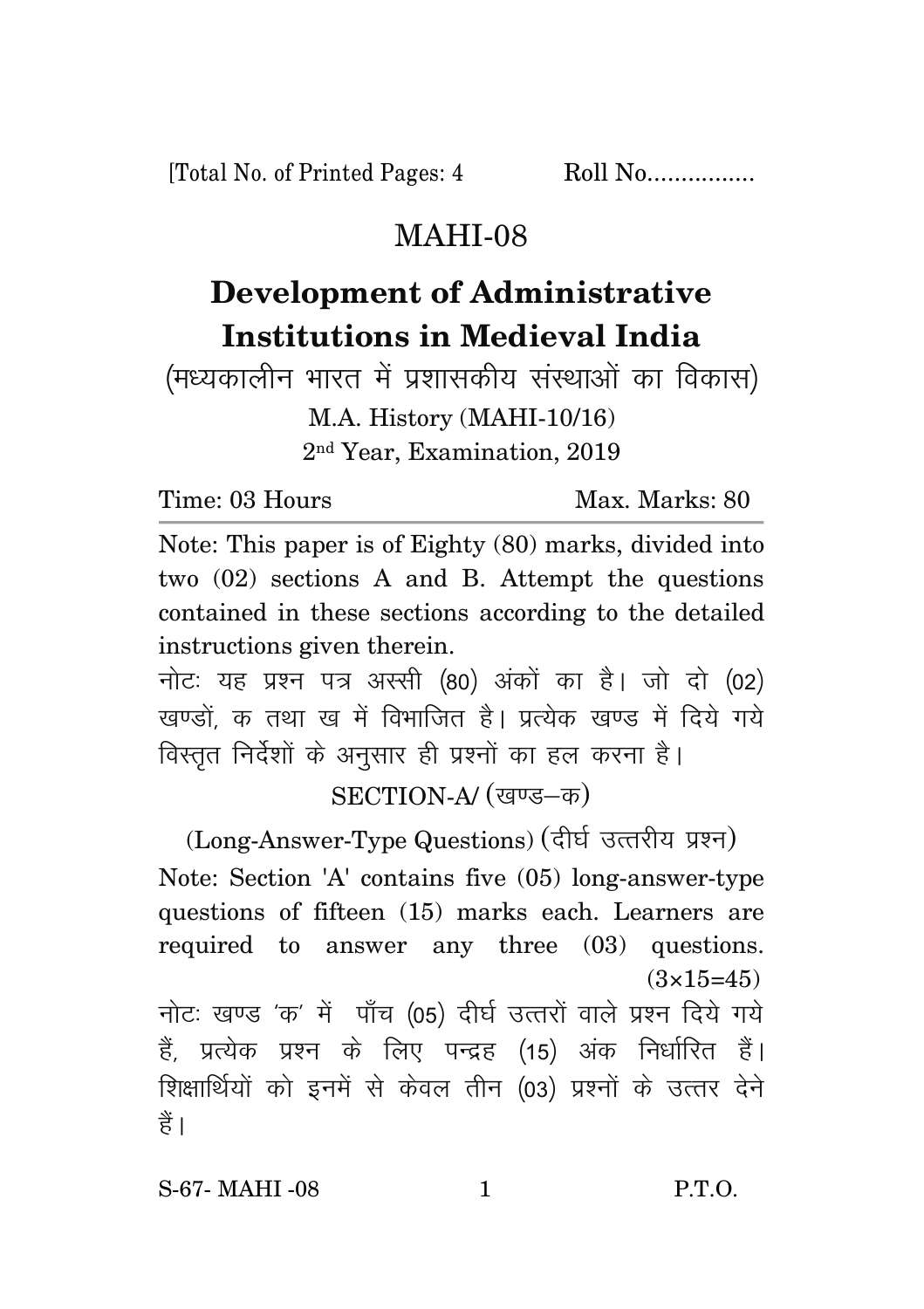- 1. Give a brief account of the provincial and local administration under the Delhi Sultanate. दिल्ली सल्तनत के अन्तर्गत प्रान्तीय एवं स्थानीय प्रशासन का स्वरूप प्रस्तुत कीजिए।
- 2. Give a detailed account of the administrative system of Ala-ud-din Khilji अलाउददीन खिलजी की प्रशासनिक व्यवस्था का विस्तुत विवरण दीजिए।
- 3. Explain the administrative reforms of Sher Shah. शेरशाह के प्रशासनिक सुधारों की व्याख्या कीजिए।
- 4. Evaluate Shivaji as an administrator. एक प्रशासक के रूप में शिवाजी का मूल्यांकन कीजिए।
- 5. Discuss the nature and significance of "Mansab" system under the Mughals. मुगलों के अन्तर्गत ''मनसब'' के स्वरूप एवं महत्व का विवेचन कीजिए।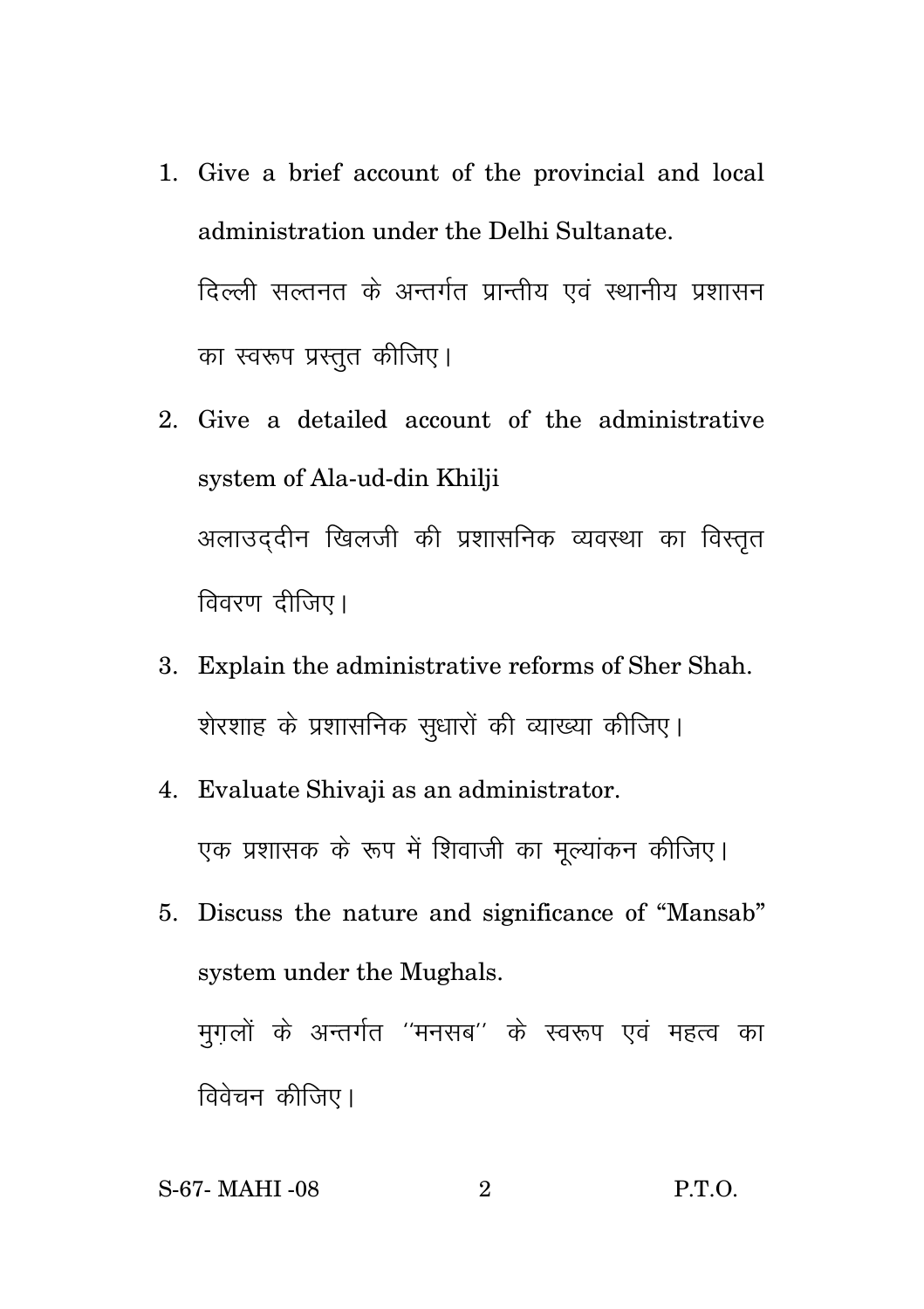## Section B / (खण्ड-ख) (Short Answer Type Questions) (लघु उत्तरों वाले प्रश्न)

Note: Section 'B' contains eight (08) short-answer type questions of seven (07) marks each. Learners are required to answer any five (05) questions only.  $(5 \times 7 = 35)$ 

नोटः खण्ड 'ख' में आठ (08) लघु उत्तरों वाले प्रश्न दिए गये हैं. प्रत्येक प्रश्न के लिए सात (07) अंक निर्धारित हैं। शिक्षार्थियों को इनमें से केवल पाँच (05) प्रश्नों के उत्तर देने  $\frac{4}{5}$ 

1. Political condition of India on the Eve of the Turk Invasion.

तुर्क आक्रमण के समय भारत की राजनैतिक दशा।

- 2. Political ideas of Ziauddin Barani. ज़ियाउददीन बरनी के राजनैतिक विचार।
- 3. Akbarnama. अकबरनामा ।
- 4. Administration of Vijayanagar dynasty. विजयनगर साम्राज्य का प्रशासन।